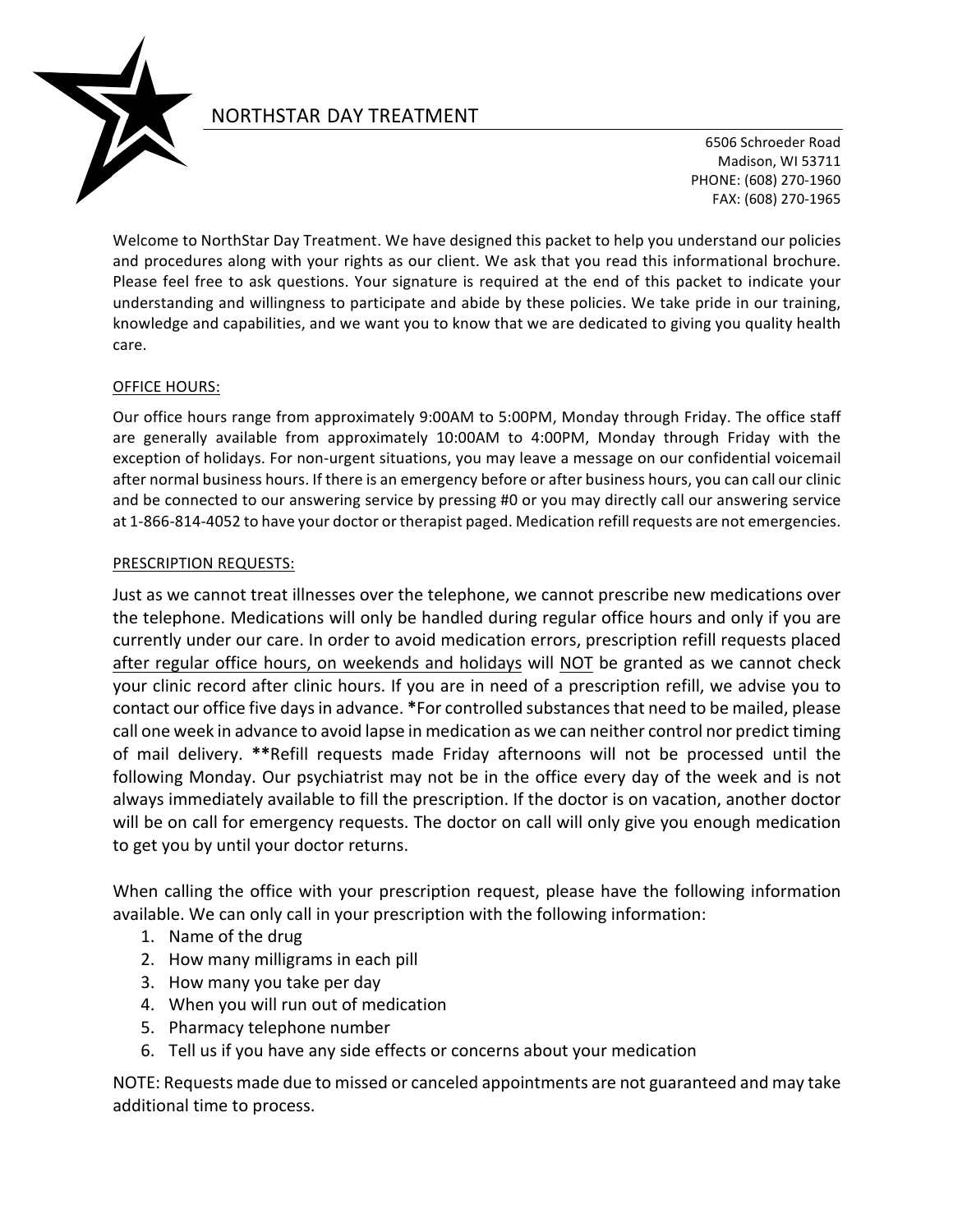

# NORTHSTAR DAY TREATMENT

6506 Schroeder Road Madison, WI 53711 PHONE: (608) 270-1960 FAX: (608) 270-1965

# FINANCIAL RESPONSIBILITY & FEE INFORMATION:

## **I. CLIENT FEES:**

- A. FINANCIAL POLICY: Clients are responsible for payment of all fees for services priced according to the fee structure outlined in this Service Contract.
- B. INSURANCE: Claims will automatically be filed with your insurance company. Clients are responsible for settlement of any disputed charges with their insurance company. You agree for us to release information requested by your insurance company so that your bill will get paid.
- C. UNPAID BALANCES: ALL OUTSTANDING BALANCES ARE DUE UPON RECEIPT. CO-PAYS ARE DUE **AT TIME OF VISIT.** If your account is not paid within 6 months, unpaid portions may be turned over to our collection agency. If you have questions or problems with payment, please arrange a payment schedule by calling the billing office at 1-608-270-1960x11.
- D. CLIENTS COVERED BY MANAGED CARE/HMOS: It is the client's responsibility to ensure that all necessary referrals/authorizations for services are obtained prior to services provided by NorthStar. Failure to do so will result in the client being held responsible for all charges not covered by such authorizations.
- E. PRIVATE PAYMENT/COPAYMENTS/DEDUCTIONS: All such payments are due and payable the time of your appointment.
- F. MONTHLY STATEMENTS: Clients who have an outstanding balance will receive monthly statements. If you notice any discrepancies, please contact our billing office at 1-608-270-1960x11.

### **GENERAL INFORMATION:**

### I. NOTE TO PARENTS OF MINOR CHILDREN:

It is the clinic's policy to accept the parents or legal guardian's signature on their form as agreement to be responsible for the payment of the minor child's treatment. It is the responsibility of the signing parent to make sure payments are made in a timely manner on this account. It is not the responsibility of NorthStar Day Treatment to determine the financial responsibility of the minor child after a divorce has occurred. Therefore, the parent or guardian who signs the responsibility forms will remain the responsible party until the bill is paid in full.

#### II. CLIENT STANDARDS:

NorthStar Day Treatment is certified by the WI Department of Health & Social Services. The State of Wisconsin had developed outpatient psychotherapy clinical standards (61.91) to ensure that quality services are provided to clients. As required by these standards, personnel employed by NorthStar are under the supervision of a licensed psychiatrist and/or psychologist. The supervising psychiatrist/psychologist will review client's progress periodically. This review may or may not include the client meeting with the psychiatrist or the psychologist.